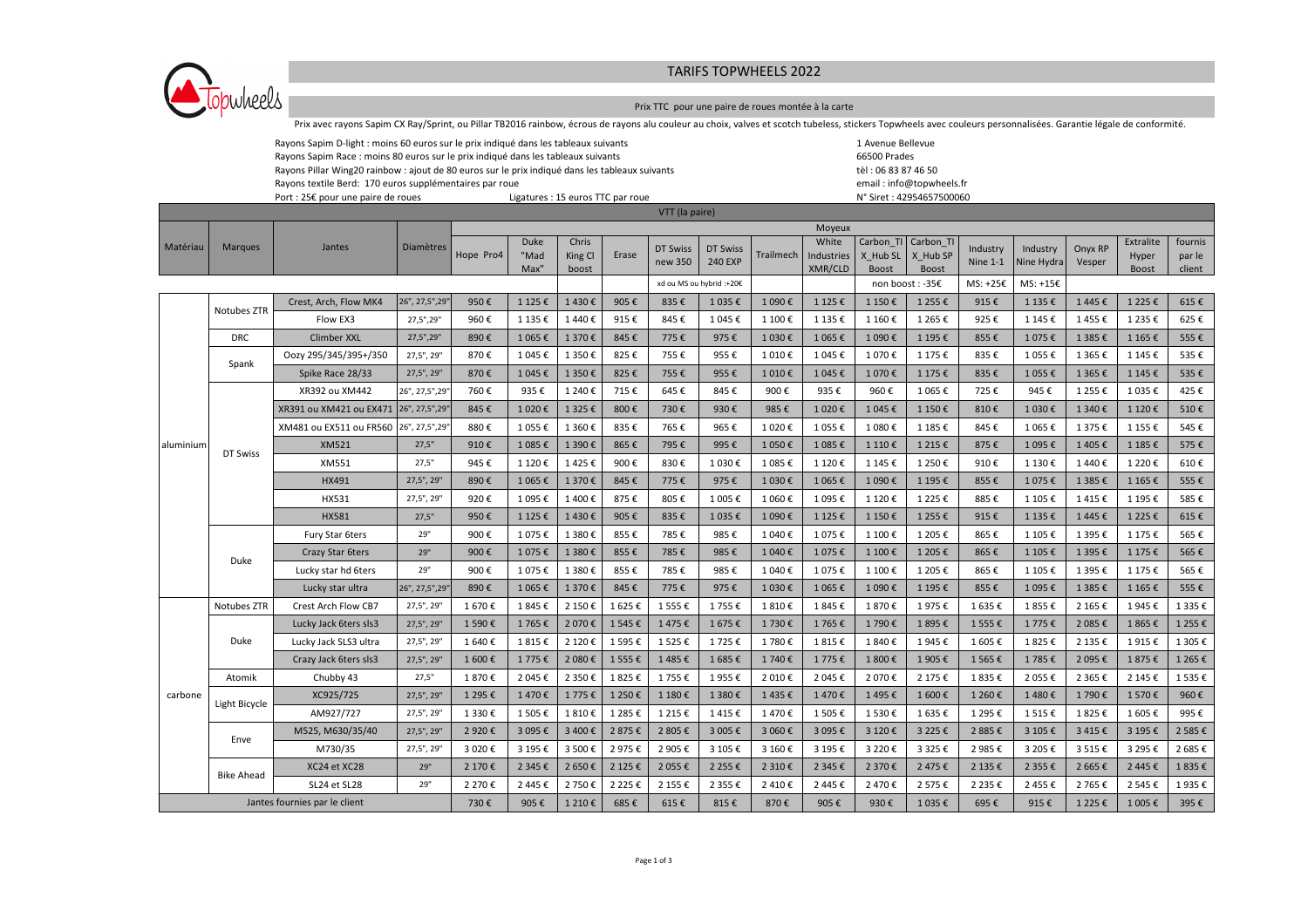| Route (la paire), freinage sur jante |                |                                |          |                         |           |                        |                     |                      |                                        |          |                             |                                     |                        |         |                                  |                          |                                 |  |
|--------------------------------------|----------------|--------------------------------|----------|-------------------------|-----------|------------------------|---------------------|----------------------|----------------------------------------|----------|-----------------------------|-------------------------------------|------------------------|---------|----------------------------------|--------------------------|---------------------------------|--|
|                                      |                |                                | Moyeux   |                         |           |                        |                     |                      |                                        |          |                             |                                     |                        |         |                                  |                          |                                 |  |
| Matériau                             | <b>Marques</b> | Jantes                         | Hope RS4 | Topwheels<br>"Palatina" | Erase     | DT 350 et<br><b>SP</b> | DT240<br><b>EXP</b> | DT180 EXP<br>Ceramic | White<br>Industries<br>T <sub>11</sub> | X Hub SL | Carbon TI Chris King<br>R45 | Chris King<br><b>R45</b><br>Ceramic | Industry<br>Nine Torch | Onyx RP | Extralite<br>Cyber<br>Front-Rear | fournis par<br>le client | Mack,<br>Track,<br>$wcs : +40E$ |  |
|                                      |                |                                |          |                         |           |                        |                     |                      |                                        |          |                             |                                     |                        |         |                                  |                          | double filetage : +20€          |  |
|                                      | A Force        | AL33                           | 920€     | 785€                    | 875€      | 740€                   | 1 000€              | 1 275€               | 1 095€                                 | 1 000€   | 1400€                       | 1515€                               | 1035€                  | 1 205€  | 1 1 1 5 €                        | 585€                     | 765€                            |  |
|                                      | Mavic          | Open Pro UST                   | 800€     | 665€                    | 755€      | 620€                   | 880€                | 1 155 €              | 975€                                   | 880€     | 1 280€                      | 1 3 9 5€                            | 915€                   | 1 085€  | 995€                             | 465€                     | 645€                            |  |
|                                      | Duke           | Road Runner 23 / 30            | 820€     | 685€                    | 775€      | 640€                   | 900€                | 1 175 €              | 995€                                   | 900€     | 1 300€                      | 1415€                               | 935€                   | 1 105€  | 1 015€                           | 485€                     | 665€                            |  |
| aluminium                            | DT Swiss       | R460                           | 715€     | 580€                    | 670€      | 535€                   | 795€                | 1 070€               | 890€                                   | 795€     | 1 195€                      | 1 310€                              | 830€                   | 1 000€  | 910€                             | 380€                     | 560€                            |  |
|                                      |                | R440, R411 et R511             | 810€     | 675€                    | 765€      | 630€                   | 890€                | 1 165 €              | 985€                                   | 890€     | 1 290€                      | 1405€                               | 925€                   | 1 095€  | 1 005€                           | 475€                     | 655€                            |  |
|                                      | Boyd           | Altamont ou Lite               | 920€     | 785€                    | 0€        | 740€                   | 1 000€              | 1 275€               | 1 095€                                 | 1 000€   | 1400€                       | 1515€                               | 1 0 3 5 €              | 1 205€  | 1 115 €                          | 585€                     | 765€                            |  |
|                                      |                | Altamont ou Lite ceramic       | 1 000€   | 865€                    | 955€      | 820€                   | 1 080€              | 1 3 5 5 €            | 1 175 €                                | 1 080€   | 1480€                       | 1 595€                              | 1 115 €                | 1 285€  | 1 195€                           | 665€                     | 845€                            |  |
|                                      | Venn           | VAR 35 tcc Tubeless            | 1 390€   | 1 2 5 5 €               | 1 345 €   | 1 210€                 | 1470€               | 1745€                | 1 5 6 5€                               | 1470€    | 1870€                       | 1985€                               | 1 505€                 | 1675€   | 1585€                            | 1 055€                   | 1 2 3 5 €                       |  |
|                                      |                | VAR 507 tcc Tubeless           | 1410€    | 1 270€                  | 1 365€    | 1 230€                 | 1490€               | 1 765€               | 1 585€                                 | 1490€    | 1 890€                      | 2 005€                              | 1 525€                 | 1695€   | 1605€                            | 1 075€                   | 1 250€                          |  |
|                                      |                | VAR 67 tcc Tubeless            | 1420€    | 1 280€                  | 1 375€    | 1 240€                 | 1500€               | 1775€                | 1 595€                                 | 1 500€   | 1 900€                      | 2 015€                              | 1 535 €                | 1705€   | 1615€                            | 1 085€                   | 1 260€                          |  |
|                                      |                | VAR 77 tcc Tubeless            | 1465€    | 1 330€                  | 1420€     | 1 285€                 | 1545€               | 1820€                | 1 640 €                                | 1545€    | 1945€                       | 2 060€                              | 1 580€                 | 1750€   | 1 660€                           | 1 130€                   | 1 310€                          |  |
|                                      |                | AR375                          | 1 360€   | 1 2 2 5 €               | 1 3 1 5 € | 1 180€                 | 1440€               | 1715€                | 1535€                                  | 1440€    | 1840€                       | 1955€                               | 1475€                  | 1645€   | 1 555 €                          | 1 025€                   | 1 205€                          |  |
|                                      | Light Bicycle  | AR465                          | 1400€    | 1 265€                  | 1 355€    | 1 2 2 0 €              | 1480€               | 1 755€               | 1575€                                  | 1480€    | 1880€                       | 1995€                               | 1515€                  | 1685€   | 1 595€                           | 1 065€                   | 1 245 €                         |  |
|                                      |                | AR56                           | 1400€    | 1 2 6 5€                | 1 355€    | 1 220€                 | 1480€               | 1755€                | 1575€                                  | 1480€    | 1880€                       | 1995€                               | 1515€                  | 1685€   | 1 595€                           | 1 065€                   | 1 245 €                         |  |
| carbone                              | Scope          | R5C R4C ou R3C                 | 1495€    | 1 360€                  | 1450€     | 1 3 1 5 €              | 1575€               | 1850€                | 1670€                                  | 1575€    | 1975€                       | 2 090€                              | 1610€                  | 1780€   | 1690€                            | 1 110€                   | 1 340 €                         |  |
|                                      | Enve           | 2,2 ou 3,4 ou 4,5 boyaux       | 2 690€   | 2 555€                  | 2 645 €   | 2 510€                 | 2 770€              | 3 045 €              | 2 865€                                 | 2 770€   | 3 170 €                     | 3 285 €                             | 2 805€                 | 2975€   | 2 8 8 5€                         | 2 3 5 5 €                | 2 535 €                         |  |
|                                      |                | 2,2 / 3,4 / 4,5 / 7,8 tubeless | 2 890€   | 2 755€                  | 2 845 €   | 2 710€                 | 2 970€              | 3 245 €              | 3 065€                                 | 2 970€   | 3 370€                      | 3 485 €                             | 3 005€                 | 3 175 € | 3 085€                           | 2 555€                   | 2 735€                          |  |
|                                      |                | Baccara sls2 36                | 1 600€   | 1465€                   | 1 555€    | 1420€                  | 1680€               | 1955€                | 1775€                                  | 1 680€   | 2 080€                      | 2 195€                              | 1715€                  | 1885€   | 1795€                            | 1 2 6 5 €                | 1445€                           |  |
|                                      |                | Baccara sls2 42                | 1620€    | 1485€                   | 1575€     | 1440€                  | 1700€               | 1975€                | 1795€                                  | 1700€    | 2 100€                      | 2 2 1 5 €                           | 1735€                  | 1905€   | 1815€                            | 1 2 8 5€                 | 1465€                           |  |
|                                      | Duke           | Baccara sls2 48                | 1 650€   | 1515€                   | 1 605€    | 1470€                  | 1730€               | 2 005€               | 1825€                                  | 1730€    | 2 130€                      | 2 2 4 5 €                           | 1765€                  | 1935€   | 1845€                            | 1 3 1 5 €                | 1495€                           |  |
|                                      |                | Baccara sls2 56                | 1675€    | 1540€                   | 1630€     | 1495€                  | 1755€               | 2 030€               | 1850€                                  | 1755€    | 2 155 €                     | 2 270€                              | 1790€                  | 1960€   | 1870€                            | 1 340€                   | 1520€                           |  |
|                                      |                | Baccara sls2 65                | 1700€    | 1 565€                  | 1655€     | 1 520€                 | 1780€               | 2 055€               | 1875€                                  | 1780€    | 2 180€                      | 2 2 9 5€                            | 1815€                  | 1985€   | 1895€                            | 1 3 6 5 €                | 1 545 €                         |  |
|                                      |                | Jantes fournies par le client  | 700€     | 565€                    | 655€      | 520€                   | 780€                | 1 055 €              | 875€                                   | 780€     | 1 180€                      | 1 2 9 5 €                           | 815€                   | 985€    | 895€                             | 365€                     | 545€                            |  |